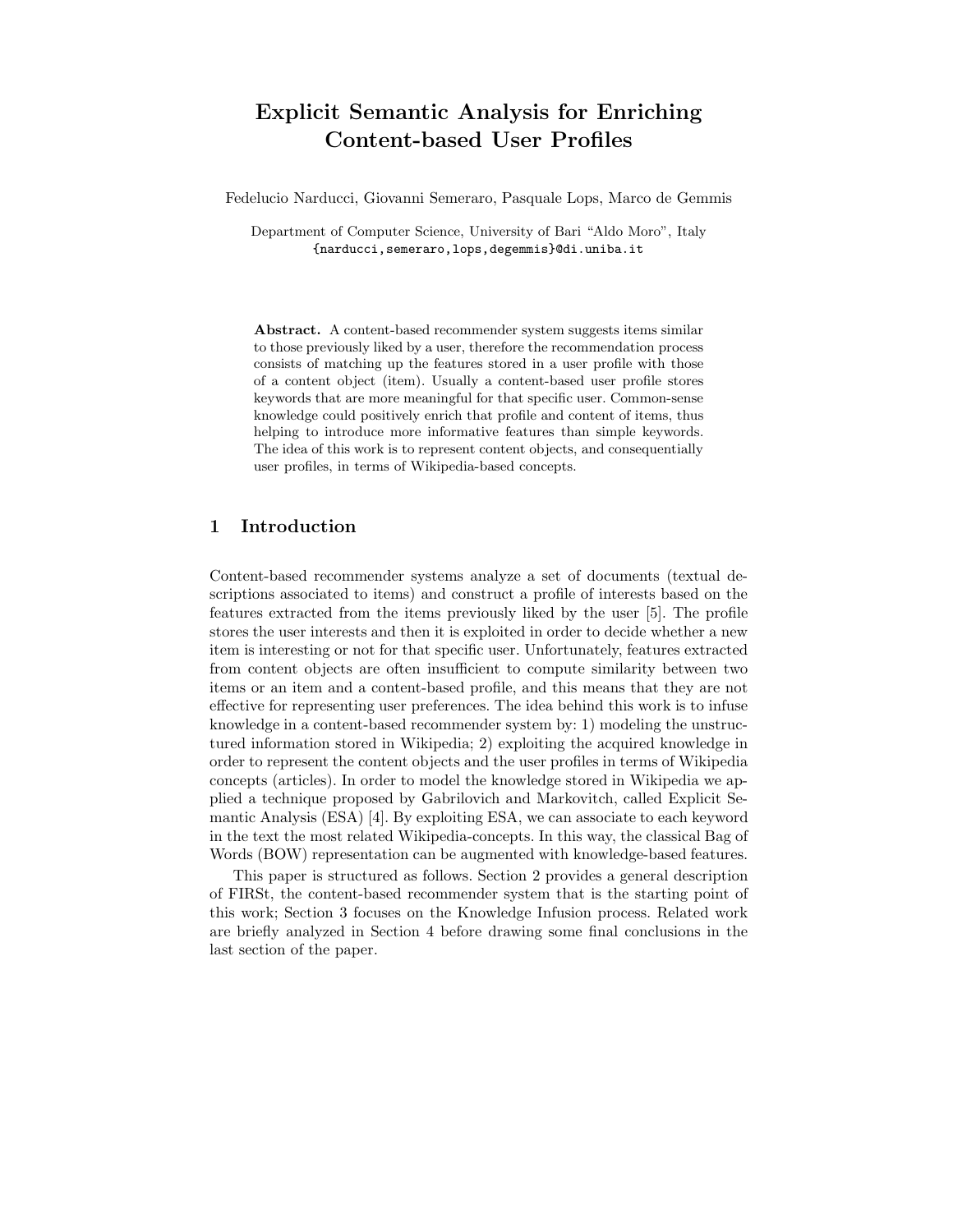#### **2 FIRSt: a content-based recommender system**

FIRSt (**F**olksonomy-based **I**tem **R**ecommender sy**St**em) is a classic contentbased recommender which can exploit static content (textual descriptions of items) and user-generated content (for example tags) in the recommendation step. Users were requested to express ratings for some of the items they liked. They can express their preferences on a Likert scale between a MIN and a MAX score. Since FIRSt is implemented as a text classifier, we need to split the dataset in two classes: *user-likes* and *user-dislikes*. Items whose ratings are greater than or equal to  $(MIN+MAX)/2$  are supposed to be liked by the user and included in the positive training set, while items with lower ratings are included in the negative training set. User profiles are learned as binary text classifiers [6]. FIRSt applies a supervised learning technique for learning a probabilistic model of user tastes from textual descriptions, rated in the training phase by that user. After the learning step FIRSt is able to suggest relevant items by matching terms contained in the content-based profile against those contained in documents to be recommended. Item descriptions are pre-processed: the text is first tokenized, stopwords are eliminated, then for each word, the stem is obtained. After this step a document is represented by a BOW. The algorithm adopted for inferring user profiles is a Naïve Bayes text learning approach, widely used in contentbased recommenders. Given a new document/item  $d_i$ , the *recommendation step* consists of computing the a-posteriori classification scores  $P(c_{like}|d_i)$ , used to produce a ranked list of potentially interesting items (belonging to the positive class *user-likes*).

### **3 Exploiting ESA for Knowledge Infusion in FIRSt**

The *Knowledge Infusion* (KI) process can be defined as the procedure of providing a system with external heterogeneous knowledge which allows a knowledgerich textual description and feature space. The KI process consists of two steps: 1) extracting and modeling relationships between words coming from a knowledge source; 2) reasoning on the induced models in order to generate *new* knowledge, which can be useful for the recommendation step. The first step can be performed by exploiting the Explicit Semantic Analysis method. ESA uses knowledge concepts explicitly defined and manipulated by humans. The knowledge source of ESA is Wikipedia. In order to describe how ESA works, we assume that each article in Wikipedia is considered as a concept. We have  $\langle C_1, C_2, C_3, ..., C_n \rangle$  representing the vector of basic concepts, where *n* is the total number of Wikipedia articles. The idea behind ESA is very simple: given a set of concepts  $\{C_1, C_2, C_3, ..., C_n\}$  and a set of associated documents (the Wikipedia articles themselves)  $\{d_1, d_2, d_3, ..., d_n\}$  we constructs a sparse matrix *T* where each of the *n* columns corresponds to a concept (identified by the title of the Wikipedia article), and each of the rows corresponds to a word that occurs in not less than three documents. So, an entry  $T[i, j]$  represents the  $TF - IDF$ value of term  $t_i$  in document  $d_j$ . Several heuristics were applied in order to filter poorly relevant concepts. ESA was already used to augment the BOW with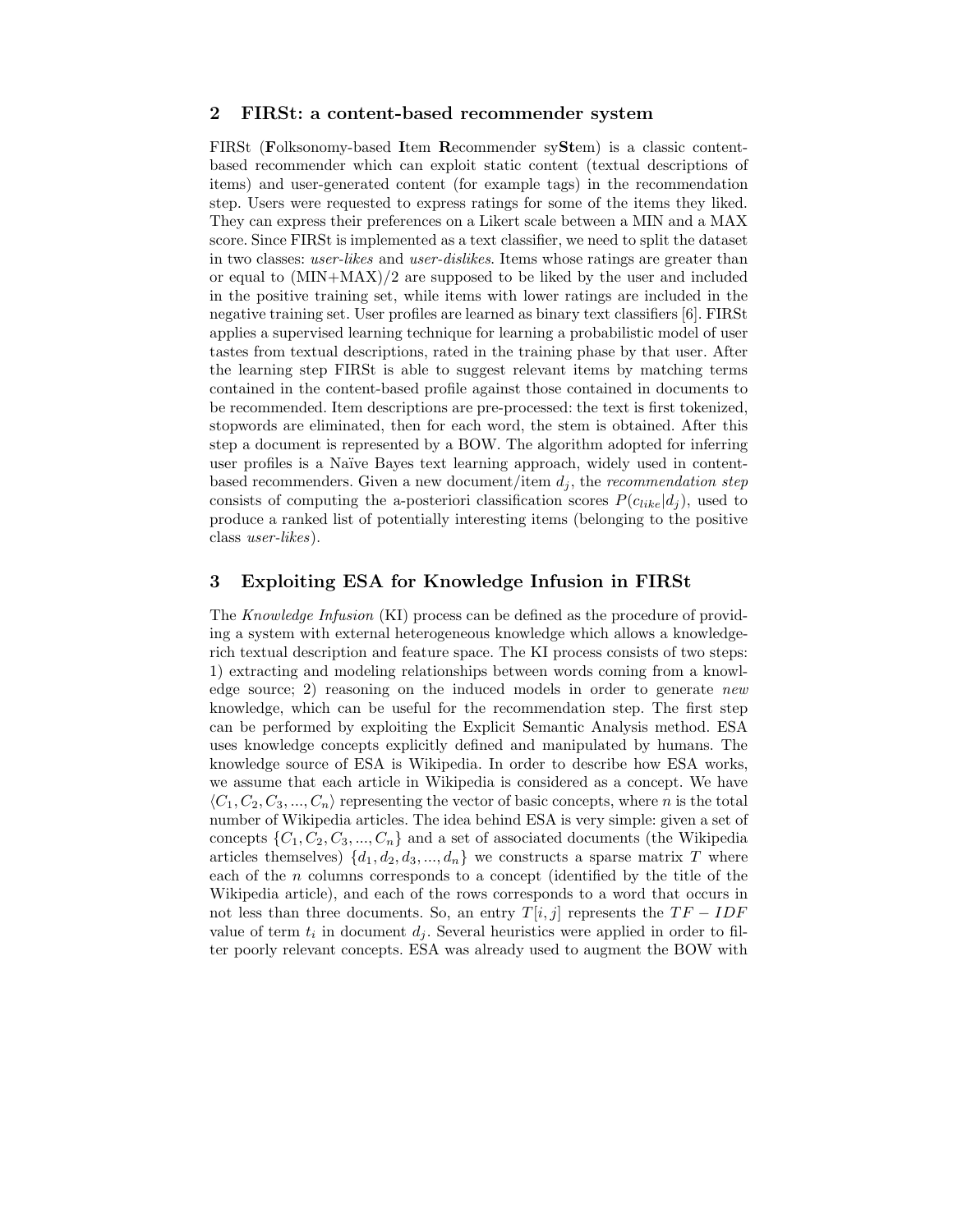knowledge-based features in the text categorization task [4]. Given a document to be classified, ESA allows to represent it in terms of Wikipedia concepts. Furthermore in [3], the authors demonstrated that it is better to enrich the BOW rather than replace it with the generated concepts. The experimental results demonstrated that the Wikipedia-based classifier is significantly superior to the baseline (pure text), in particular when few training examples are available. This situation is very common in the recommendation scenario in which users usually rate very few items. In this work we are investigating the application of ESA to recommendation task, implementing a knowledge infusion mechanism in FIRSt. In this way, we would improve the effectiveness of FIRSt in those situations in which the Bayesian classifier fails, for example when there is a poor overlap among textual descriptions (documents share a little number of words). In this case the KI process could facilitate the matching between a user profile and the textual descriptions, by increasing the number of shared terms. FIRSt applies a simple criterion to weigh the new generated features. It puts together all the related concepts (the vector extracted by ESA) to each term in the BOW and assigns them a score considering the frequency of the original feature (already in the BOW) and the *T F* −*IDF* value that relates it to the new generated concept; the *k* most related concepts are then selected and added to the original BOW (*k* is a parameter whose value needs to be tuned). More formally:

$$
w_c = \sum_{i=1}^{n} (f_i * TF - IDF_{ic})
$$

where  $w_c$  is the weight for the generated feature c (Wikipedia concept),  $f_i$  is the normalized frequency of the term *i* (already in the original BOW),  $TF - IDF_{ic}$  is the  $TF - IDF$  value that relates the term *i* to the concept *c* in the ESA matrix, and *n* is the number of terms in the BOW related to the concept *k*. For example, given the ESA matrix in table 1 and the  $BOW = \{volley(0.2), football(0.8),...\}$ 

| <i>Term</i>  | Sport        | Wikipedia Concept 2 Wikipedia Concept n |          |            |
|--------------|--------------|-----------------------------------------|----------|------------|
| football     | 0.7          | $TF-IDF$                                | $\cdots$ | $TF - IDF$ |
| volley       | 0.5          | $TF - IDF$                              | $\cdots$ | $TF - IDF$ |
| $\cdots$     | $TF - IDF$   | $TF - IDF$                              | $\cdots$ | $TF-IDF$   |
| $term_z$     | $ TF - IDF $ | $TF - IDF$                              | $\cdots$ | $TF - IDF$ |
| Table 1. ESA |              |                                         |          |            |

(the normalized frequency in the brackets), we can assign to the new Wikipedia concept *Sport* the value  $w = (0.2 * 0.5) + (0.8 * 0.7)$ . This step will be performed for each concept related to *football* and *volley* and all of them will be put together in a new set; after that, the *k* concepts in the set with the highest score, will be added to the BOW.

## **4 Related Work**

Some works about *knowledge-based* (KB) recommender systems are described in [2]. This kind of recommender systems suggests items based on inferences about